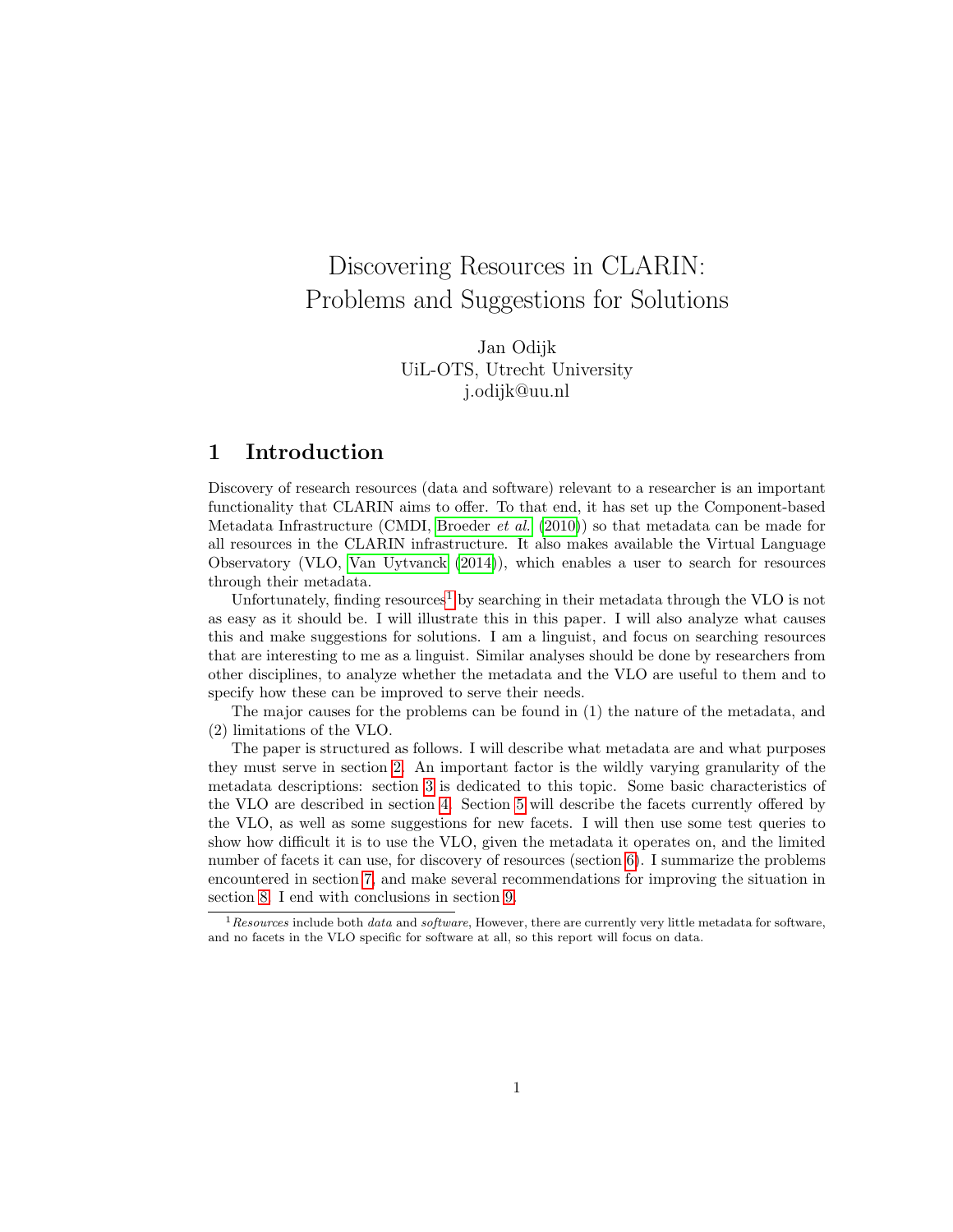### <span id="page-1-0"></span>2 Purpose of resource descriptions and the VLO

Metadata<sup>[2](#page-1-2)</sup> is a description of a resource and serves as (more or less formalized) documentation of the resource. One of the main purposes of metadata is to enable discovery of a resource.

CMDI offers a very flexible framework for making metadata: it provides a model and a format for metadata, but does not in any way prescribe the contents of the metadata. This flexibility is needed, since the world of resources in the humanities is too varied for fixed metadata schemes. But in my view, there is currently too much flexibility, so much that CMDI cannot properly serve its purpose (discovery of resources) anymore.

Most metadata are made in isolation by a specific research group or data provider.<sup>[3](#page-1-3)</sup> This often leads to (often unnecessary) differences between metadata. CMDI offers a registry of metadata profiles and components, but these are basically flat lists of profiles and components, and without search facilities it is very difficult for a user to determine whether there are profiles and components that can be re-used, and which ones these are.<sup>[4](#page-1-4)</sup> A proliferation of profiles and components results. Often crucial information is lacking in the metadata (properties that are 'obvious' for a researcher are often not included in the metadata). CMDI gives too little guidance to metadata providers to assist them in making 'useful' metadata.

Too many metadata elements allow open vocabularies, which leads to many different terms for the same data category or concept, and to many different interpretations of the same term. Setting up closed vocabularies is possible in CLARIN, but most researchers are hesitant to do so. First, researchers often do not agree what values should be included. Second, nobody has a complete overview of a domain, so there is the danger of missing values. Third, there will undoubtedly be new developments in the future that nobody can foresee, which will require adaptation of the closed vocabulary. But adapting a closed vocabulary in the CLARIN-supported data category registry is not possible once it has been made public.<sup>[5](#page-1-5)</sup> If an adaptation is needed, one must make a new version of the closed data category, but there no good facilities for making a new version, marking it as a new version of an existing data category, marking the original one as obsolete etc.<sup>[6](#page-1-6)</sup>

### <span id="page-1-1"></span>3 Granularity

The granularity of metadata, i.e. the size of the resource they describe, differs wildly. In many cases, the granularity of the metadata is rather small. This can be useful, because it enables much more detailed descriptions of resources, but it is only useful if one can search for properties of these more detailed descriptions.

<span id="page-1-2"></span>In many cases a collection of fine-grained resources should be viewed as a resource itself

<sup>&</sup>lt;sup>2</sup>I actually prefer the term *resource description* over the term *metadata*, but will use the term *metadata* in this paper.

<span id="page-1-4"></span><span id="page-1-3"></span><sup>3</sup>At least in the Netherlands CLARIN-NL project.

 $4\text{D}$ určo and Windhouwer [\(2014\)](#page-14-2) have developed a tool, the [SMC-browser,](http://clarin.oeaw.ac.at/smc-browser) to investigate the relations between profiles and components.

<span id="page-1-5"></span><sup>5</sup>For this reason, some people (including myself) do use closed data categories but postpone publishing them so that they can keep adapting it.

<span id="page-1-6"></span> $6$ As an alternative, *half-open* data categories have been proposed, i.e existing values cannot be modified but new ones can be added, but these have been rejected by the ISOCAT committee.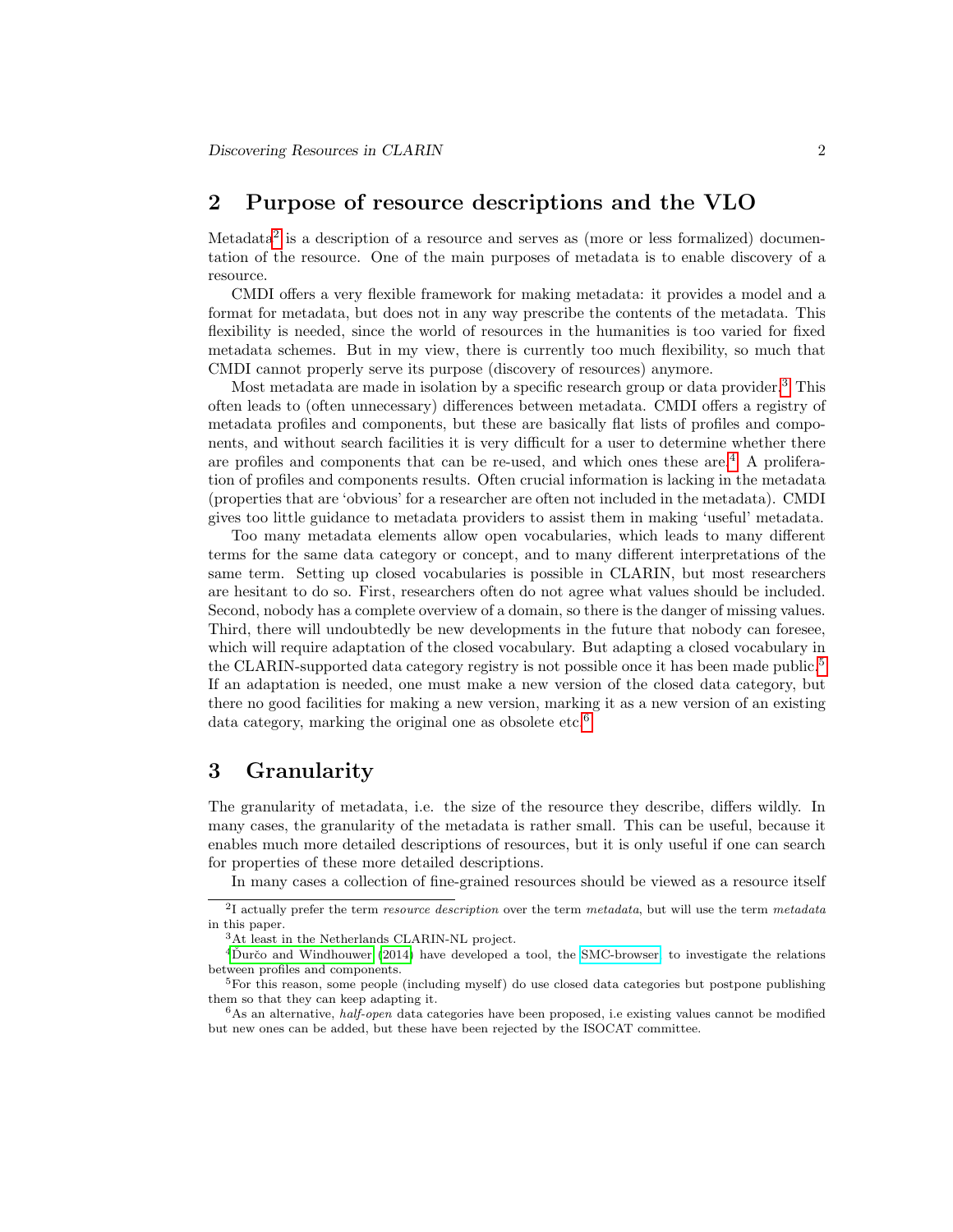(because it has properties that hold at this collection level), but that is mostly not the case in the current set of metadata. One can classify a collection of fine-grained resources in the metadata as a collection, but that is just a property: a collection is not itself associated with properties and has no associated resource description (metadata record). For example, [FESLI](http://catalog.clarin.eu/vlo/search?fq=collection:Fesli)<sup>[7](#page-2-0)</sup> consists of 55 resources, each with data from one session (and with one speaker). FESLI has been made for the purpose of research into specific language impairment, in combination with bilinguality. There is a metadata record for each of the sessions, and each of them is classified as belonging to the collection FESLI. But this collection has properties of its own, which are either not described at all, or repeated 55 times in the metadata record for each session:

- the description of the project (project name, organisation, location, project description, etc.) that created the original data consist of properties at the collection level. (it is currently repeated 55 times): e.g. the project descriptions:  $BISLI$  is a project that aims to disentangle effects of bilingualism en specific language impairment in the domain of inflection
- contact person, organisation etc is a property at the collection level
- usually a license is linked to the corpus as a whole
- documentation is usually a property of the corpus as a whole, not of individual sessions. It usually also describes design decisions, such as the rationale for having 55 sessions (rather than 5 or 550), a justification for the proportion between monolingual and bilingual speakers, a justification of the material used, etc. etc. Many properties related to this are usually also documented here:
	- the number of participants
	- the proportion of monolingual v. bilingual participants
	- the proportion of bilingual speakers with Dutch as first language v. with Turkish as first language

True, these could be computed automatically from the session metadata, by not by the current VLO![8](#page-2-1)

• many users will be interested in using the collection as a whole, not just some individual sessions: a user currently has to download 2\*55 files to obtain the corpus, which is not really user-friendly!

It therefore makes sense to organize resources in a hierarchy (with explicit relations between resource descriptions in the same hierarchy), and make a resource description (metadata) for each distinguished resource. It may also make sense to present resources initially, or as the default option, at a less granular level, i.e., present initially only the metadata that

<span id="page-2-0"></span><sup>&</sup>lt;sup>7</sup>In part on the basis of the description of the FESLI collection given here, the producers have adapted the metadata for this collection, so what is stated here is not fully true anymore of the FESLI collection.

<span id="page-2-1"></span><sup>&</sup>lt;sup>8</sup>And since computers are slow, especially when they have to work across the net, it makes sense to compute such aggregates only once and then store them. They are usually static, so updates are seldomly needed.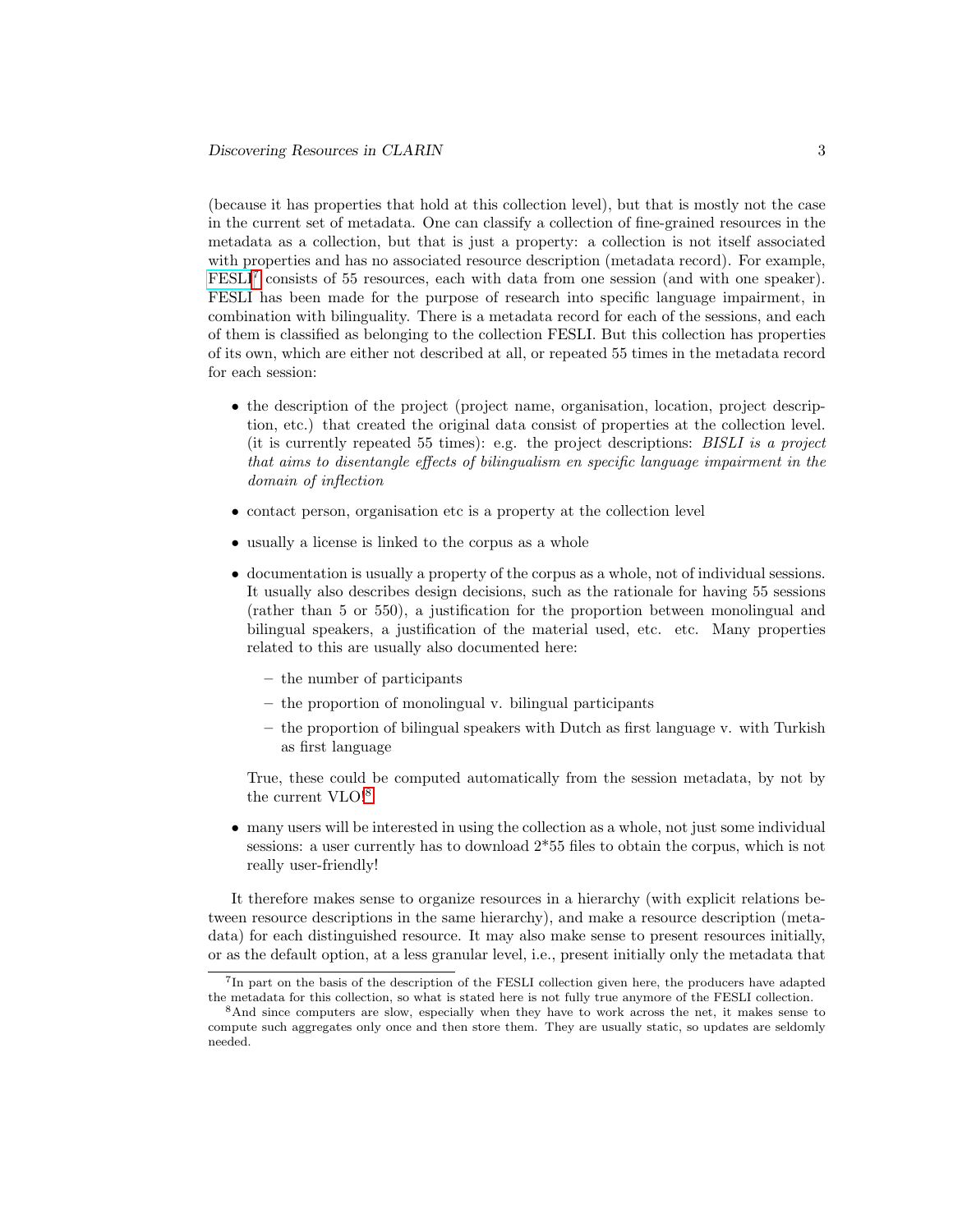describe large resources (e.g., the highest one in the hierarchy), and go to a smaller granular level only after initial selections have been made. The facets offered can adapt dynamically in function of the level of granularity. (See below under dynamic facets)

### <span id="page-3-0"></span>4 VLO

The VLO enables faceted search and string search. Faceted search is limited to a small number of facets, and therefore cannot make use of the fine-grained metadata descriptions. String search has its inherent limitations: it searches just for the strings entered, it searches in the whole record without taking context into account, etc. It should be offered but should be a fall-back option rather than being presented as the most prominent search option. In addition, the string search offered in the VLO is, even for string search, very primitive (e.g. no Boolean operators, no or very limited query expansion). Also it is not possible to search for strings inside a particular metadata element. An option to search specifically for the title or name of a resource is lacking, let alone that one can do fuzzy search for title or name (fuzzy search is required for this to be useful).

I will discuss the facets for search currently offered by the VLO in section [5,](#page-3-1) and will make some suggestions for new facets there as well.

### <span id="page-3-1"></span>5 Facets

The VLO offers the following facets for search: language, subject, collection, format, resource type, organisation, continent, national project, country, keyword, modality, data provider, genre. I will describe each of them in section [5.1.](#page-4-0)

The values for the facets of the VLO are derived from metadata elements according to the scheme in <https://lux17.mpi.nl/isocat/clarin/vlo/mapping/index.html> and is based on ISOCAT DCs, specific CMD paths, and exclusion of specific paths.

One can speak of *discovery of a resource* by a user if the user finds a resource of which the user did not know in advance that it existed. In my view, only a few of the facets currently offered are interesting for this purpose: language, subject, format, resource type, keyword, modality, genre, continent. The other facets are more interesting when a user knows about the existence of a resource, but tries to find it or its exact properties.

Values of facets are not normalized in any way. Even if two values differ just by capitalization, they appear separately in the list (e.g. Text and text are considered distinct values). There are many such small differences. In addition, the VLO allows a user to select only one value.[9](#page-3-2) As a consequence, it is almost impossible to select the exact set of resources that a user is interested in.

I believe that, from a linguistic perspective, some facets are lacking and should be added.

I will first discuss the existing facets (section [5.1\)](#page-4-0), and then the new facets proposed by me (section [5.2\)](#page-7-0).

<span id="page-3-2"></span><sup>9</sup>That is odd since even garden variety software such as Excel offers multiple selections, so why does the major CLARIN metadata search interface not offer this functionality?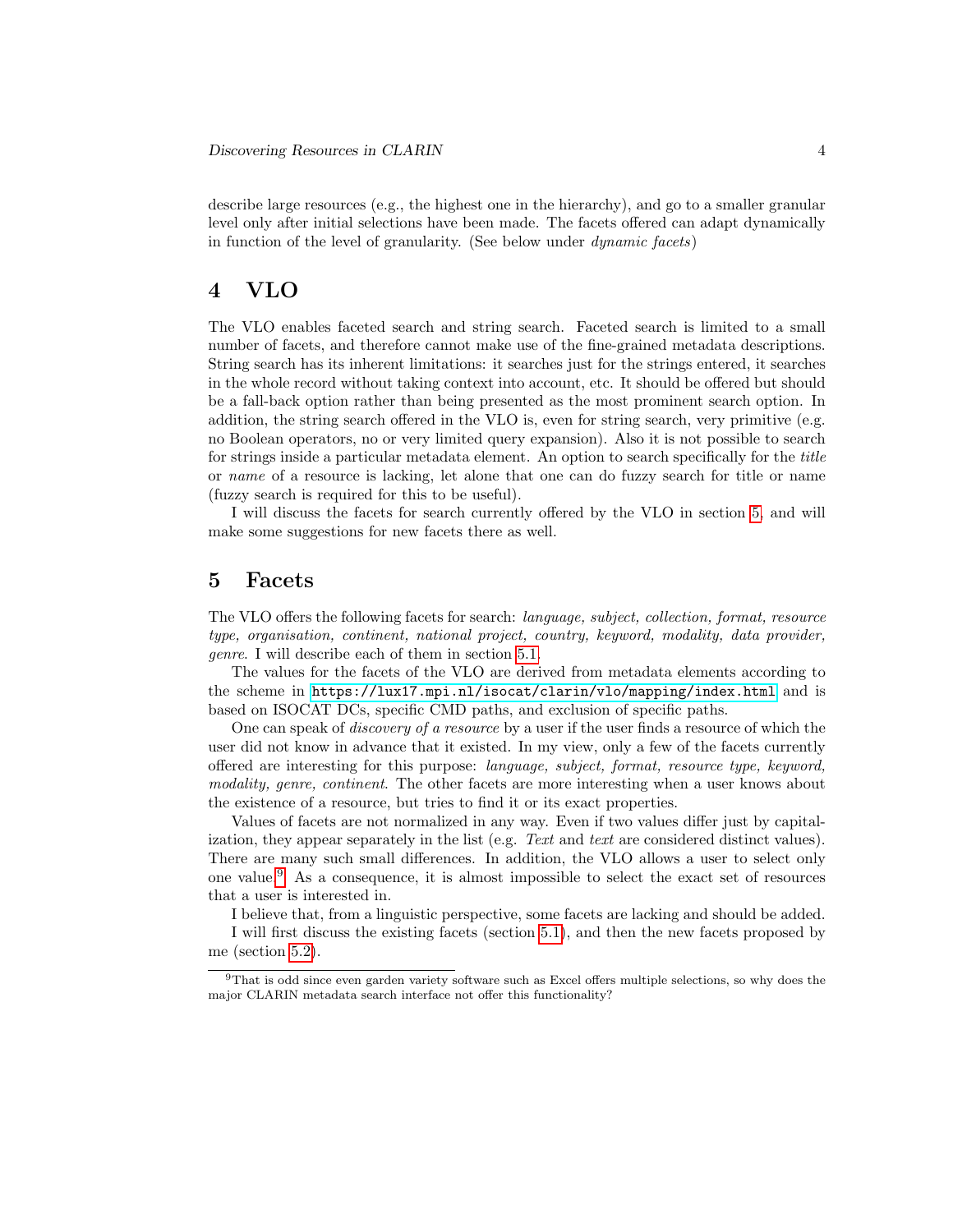#### <span id="page-4-0"></span>5.1 Existing Facets

Language Filtering by language gives a list of the 10 languages with most resource descriptions. Unfortunately, for Dutch not only *Dutch* occurs but also  $nl$ *NL*, but one can select only one of these (not both at the same time).

[Selecting "Dutch"](http://catalog.clarin.eu/vlo/search?2&fq=language:Dutch) yields  $(2014-08-21)$  148,076 results<sup>[10](#page-4-1)</sup>

Subject This facet offers a wild variety of things: how on earth can anyone find anything? There is a long list with just an alphabetic ordering:

- some are subject codes followed by a German description
- some are completely incomprehensible codes: e.g.  $.181570343$
- some belong more to genre or resource type: 'language resources', 'lexical conceptual resource', 'multilingual lexicon'.
- some are multiple values in a single metadata element
- some are language names which have been stated twice in the OLAC record (under language and under subject)
- some clearly belong to language, e.g. certain olac-based records have things like

```
<subject olac-language="">Greek</subject>
```
I believe that a mapping to a small range of fields with closed vocabularies is possible, but did not try it for this facet yet.

Collection OK, but only useful if you already know that a specific collection exists. "Collection" in the VLO currently is just a value of an attribute of metadata descriptions. However, many "collections" are better described as resources in their own right, see section [3.](#page-1-1)

Format OK, mime type values, though some are not particularly useful (*application/octet*stream not incorrect for .doc, .docx, .xls, and .xslx formats but not specific enough.

Is text/plain-bas a valid mime type, and what does it mean?

Multiple selection is highly desirable here.

Resource type is a complete mess: it mixes values for resource type and genre, is not normalized, has occasionally multiple values in one field (even as one word).

My suggestion: Make a mapping from values of this field to a combination of values of the following fields:

- resource type, restricted to values of [DCMI Type](http://purl.org/dc/terms/DCMIType) or a small extension of it
- <span id="page-4-1"></span>• Genre

<sup>10</sup>By the way, if you now go back with the back button (that is what it is for!) you lost your language selection and have start all over again. This is a problem of almost every web application I have seen so it is all a mess, and the VLO is no exception to this.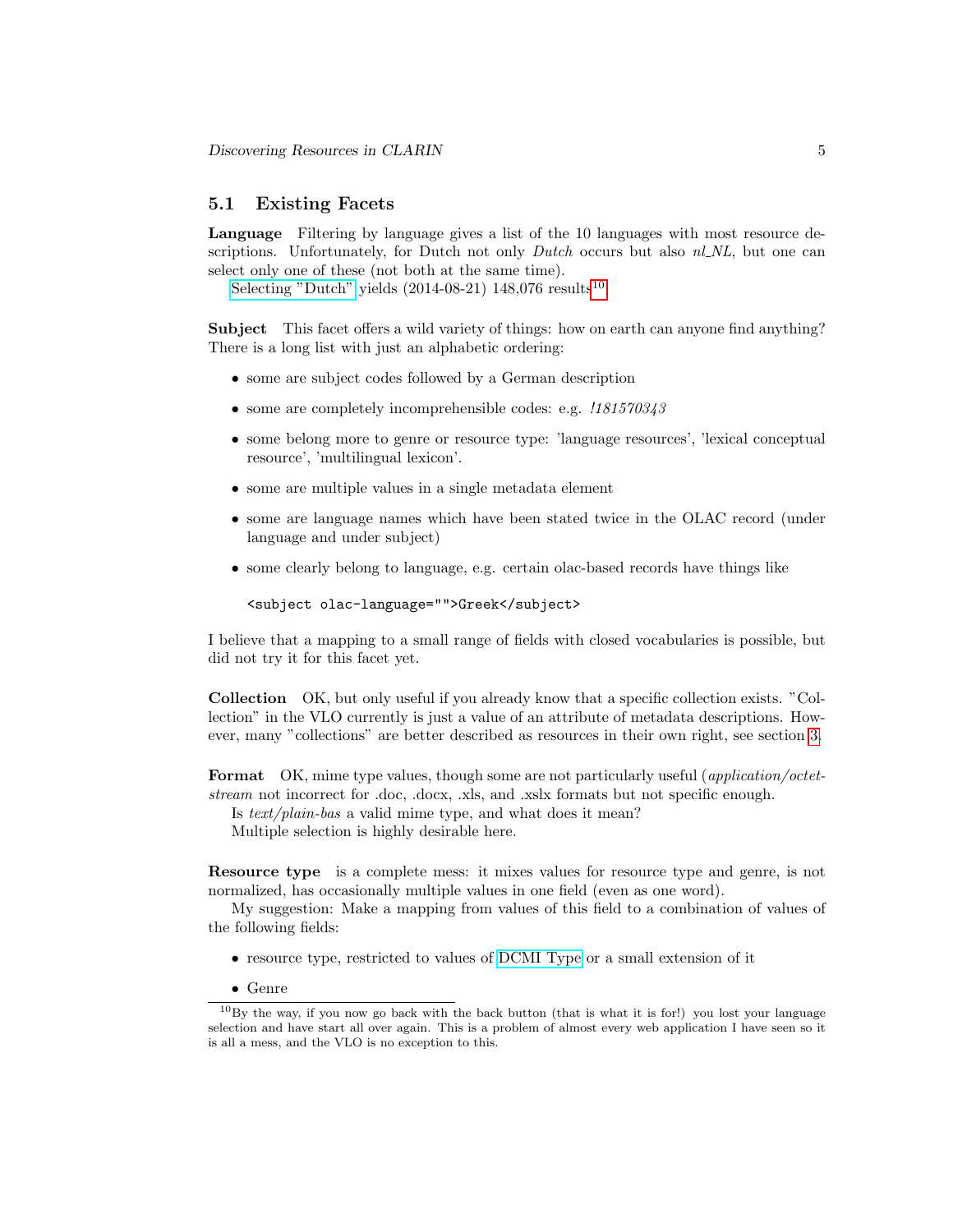- Subject
- Linguistic Annotation (to be added, closed vocabulary, see section [5.2\)](#page-7-0)

Organisation Only useful if you know or suspect that a resources originates / is at a particular organisation

No standardized names, so it's a mess, e.g. the following are just a small selection of the different variants.<sup>[11](#page-5-0)</sup>

- Max Planck Gesellschaft and Max-Planck-Gesellschaft
- Max Planck Institut; Max Planck Institute,
- Max Planck Institute for Evolutionary Anthropology; Max-Planck-Institute for Evolutionary Anthropology; Max Planck Institute for Evolutionary Anthropology, Department of Linguistics
- Max Planck Insitute for Psycholinguistics; Max Planck Institute for Psycho-Linguistics; Max Planck Institute for Psycholinguistics; Max-Planck Institute for Psycholinguistics; Max-Planck-Institute for Psycholinguistics; Max-Planck-Institute-for Psycholinguistics; Max Planck Institute for Psycholinguistics, Nijmegen; Max Planck Institute for Psycholinguistics, Nijmegen Netherlands; Max Planck Institute for Psycholinguistics, Nijmegen, NL; Max Planck Institute for Psycholinguistics, Nijmegen, Nl

and one cannot select multiple values. Work for normalizing this has been done in CLAVAS but is not used in the VLO (yet?).

Continent OK but it is of limited value. Some records have explicitly unspecified marked for this element, but many are not marked for continent at all. Though it often can be derived by a simple table from the *country* field.

National project OK but limited value. Of course, not all are marked as such. For example, the [FESLI collection](http://catalog.clarin.eu/vlo/search?fq=collection:Fesli) has not been marked for national project, so cannot be found in this way.

Country OK but limited value.

Keyword Probably useful, though of course the keywords are in multiple languages and not normalized:

- Biologie (1698)
- Biology  $(17)$
- $\bullet$  biology (3)

but we can select only one of these three at a time.

<span id="page-5-0"></span> $11$ All the problems one expects when one uses natural language for communication, which is hopeless [\(Odijk](#page-14-3) [\(1993\)](#page-14-3))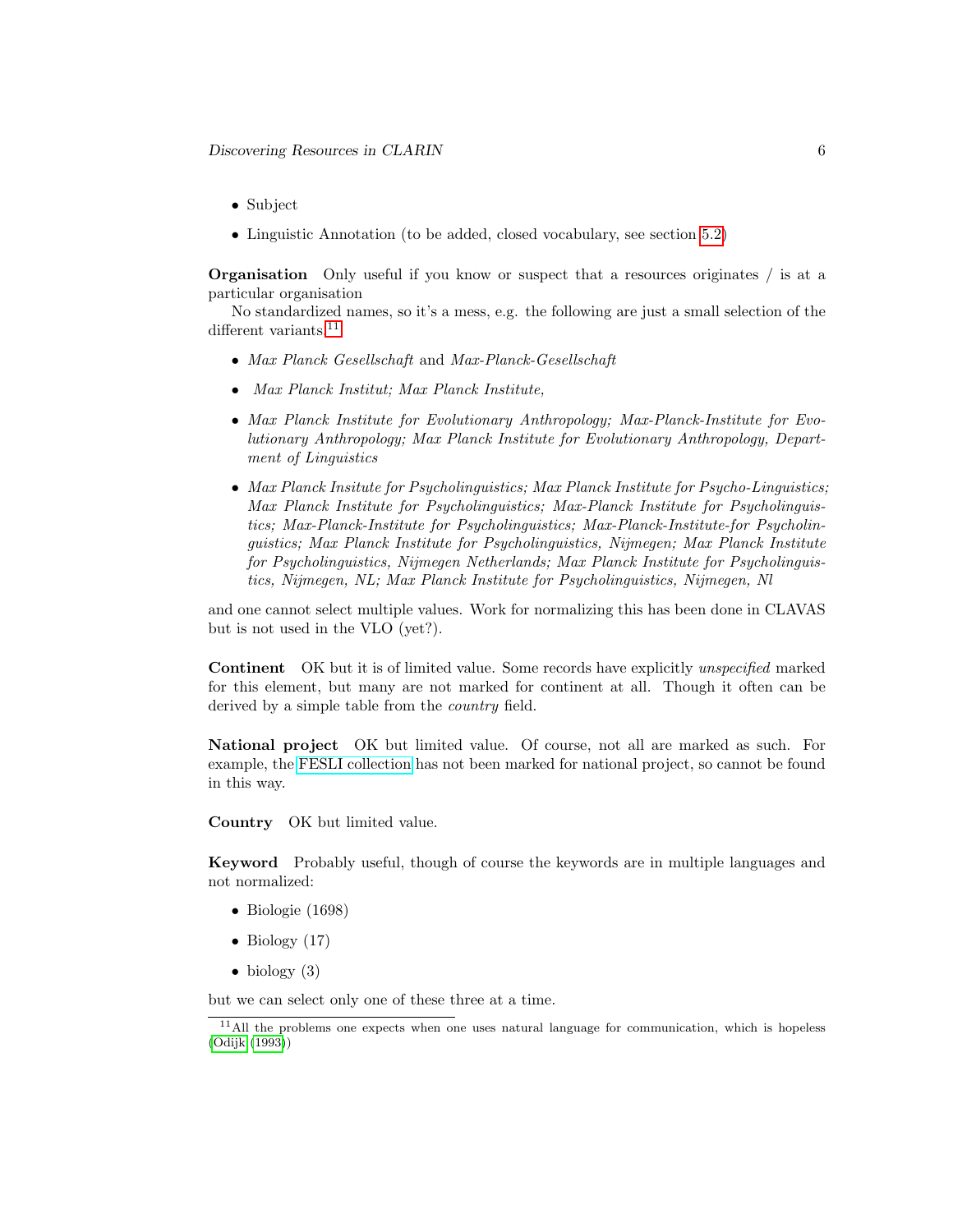#### <span id="page-6-2"></span>Modality is a complete mess:

- there is *speech* and *spoken* (but you cannot select both)
- there<sup>[12](#page-6-0)</sup> is speech;gestures  $\|$  speech/gestures  $\|$  co-speech;gesture  $\|$  cospeech gestures  $\|$  speech,  $q$ estures  $\parallel$ speech, pointing gestures  $\parallel$ speech, pointing gestures, gestures  $\parallel$ gestures; speech  $\kappa$  kgestures, speech  $\kappa$  speech, gesture kspeech and gestures kspeech gestures kspeech, pointing gestures and speech,pointing gestures,gestures (but you can select only one at a time).

There is a data category in ISOCAT, part of Athens Core, called [modalities](http://www.isocat.org/datcat/DC-2490), but

- it is an open category (i.e. any string is a valid value)
- its name (plural) suggests that multiple values are allowed, which is of course asking for disasters (as proven by the speech / gestures example), because these multiple values are not represented formally and cannot be recognized as such by software (such as the VLO)
- it provides one example<sup>[13](#page-6-1)</sup>, which represents multiple categories, reinforcing the suggestions that multiple categories are allowed as a single value: Unknown; Unspecified; speech; writing; gestures; pointing-gestures; signs; eye-gaze; facial-expressions; emotional-state; haptic; song; instrumental music; Actually, for many of these strings simple categories exist in ISOCAT, but they are not used here.
- it contains information pertaining to other properties than modality, such as *genre* and subject.

Clearly, this is a prototypical case where an attribute should be used (and be obligatory in CMDI resource descriptions) that allows multiple occurrences but selects it values from a closed (or half-open) list of possible values.

Yes, it is true that scientists will never agree on what the values for such an attribute should be, and yes it is true that nobody can list all possible values (simply because each of us has only a limited view of the world), and yes new values will be needed in the future that we cannot foresee now: but only having an open category attribute that also allows informally represented multiple values is giving so much flexibility that the attribute becomes completely useless. Every scientist will agree that speech and spoken in [\(5.1\)](#page-6-2) refer to the same, and every scientist will agree that the wild variety in [\(B\)](#page-17-0) would better be represented by two or three occurrences of a modality attribute with values speech, gestures, and pointing  $qestures^{14}$  $qestures^{14}$  $qestures^{14}$ 

Having a closed category is the best way to guarantee that only valid values are used. However, it is very likely that this closed category is too restricted very soon. It can be used therefore only when (1) it is easy to make a new version of the data category (marked as a new version) with additional values, and (2) official endorsement of this new version

<span id="page-6-0"></span> $12$ We use  $\parallel$ here to separate the different examples, since most interpunction symbols alrerady occur in the values.

<span id="page-6-3"></span><span id="page-6-1"></span><sup>13</sup>i.e. in terms of the ISOCAT structure for representing examples

 $14$ I assume that *co-speech* is not really different from *speech*, but just speech which is used in combination with some other modality. If that is not correct, we should add *co-speech* as a possible value for the attribute modality.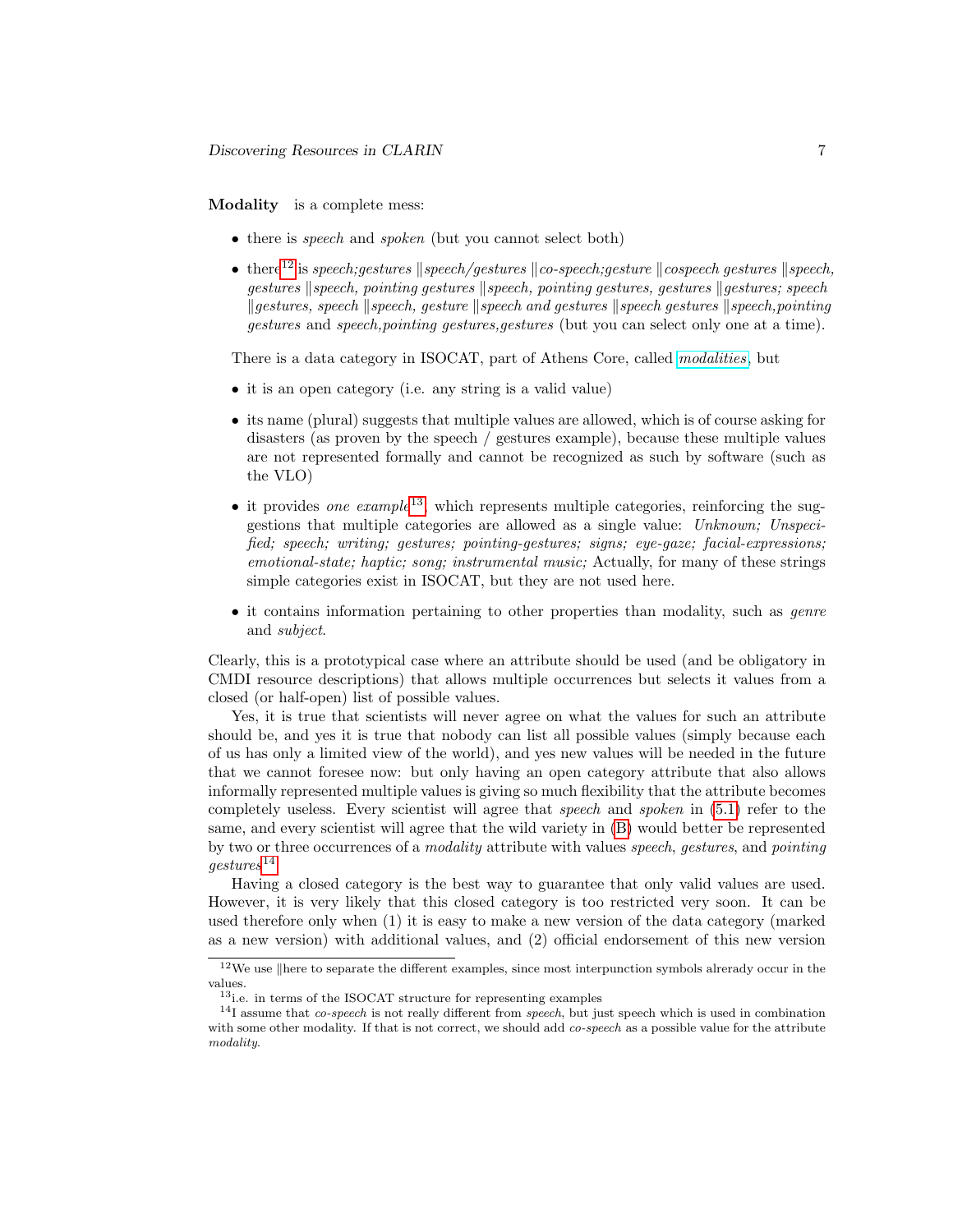within CLARIN<sup>[15](#page-7-1)</sup> is quickly decided upon, so that new users of the category will use the most recent version.<sup>[16](#page-7-2)</sup>

If this is not feasible, a half-open category is desirable. It allows users to pick from existing values where these can be used, but allows them to add new values if none of the existing values is suited. Such half open lists of course have big disadvantages: one is dependent on the discipline of users to select an existing value whenever that is needed, and it remains to be seen whether that is the case. It will also have to be ensured that new values really contribute to a partitioning if the category: adding a new value that covers a subpart of an existing value should not be allowed (if that is necessary, other means should be used). This will require close monitoring by a metadata quality team<sup>[17](#page-7-3)</sup>

I strongly recommend to semi-automatically clean up this attribute. I have added a possible mapping into a combination of attribute-value pairs (modality, genre, subject), some of which have a closed vocabulary, in appendix [B](#page-17-0)

Data provider Distinguishes only CLARIN centres from other data providers. Not very interesting for discovery of resources.

Genre Also a complete mess:

- sometimes describes the genres of subparts of a collection
- sometimes multiple values
- sometimes more appropriate to the title/name field or the subject field

A mapping to a more normalized set of values, possibly distributed over multiple fields is desirable, but not done by me here yet.

A small hierarchical taxonomy is desirable, e.g. putting all different kinds of songs under song.

#### <span id="page-7-0"></span>5.2 New Facets

For successful linguistic searches, facets for linguistic annotation, period covered and language variety information are crucial. I discuss each of them here.

Linguistic Annotation Metadata should describe formally what kind of annotations the data it describes has. Though this is true for annotation in general, I will limit myself here to linguistic annotation. A initial proposal for values of such a metadata element, in a small taxonomy, has been included in appendix [A.](#page-15-0)

<span id="page-7-1"></span><sup>15</sup>Within CLARIN is enough, endorsement by official standardisation organisations is not needed, actually irrelevant, and will take too much time anyway.

<span id="page-7-2"></span><sup>&</sup>lt;sup>16</sup>Of course, the old version will continue to exist, but be marked as obsolete, with a reference to the newer version.

<span id="page-7-3"></span><sup>&</sup>lt;sup>17</sup>I do not believe that there are formal objections to half-open lists. As far as I can see, the semantics of the individual values remain constant, as well as the semantics of the half-open category itself (which has the meaning: the category is partitoned in the values distinguished plus an unknown and unclassified other part).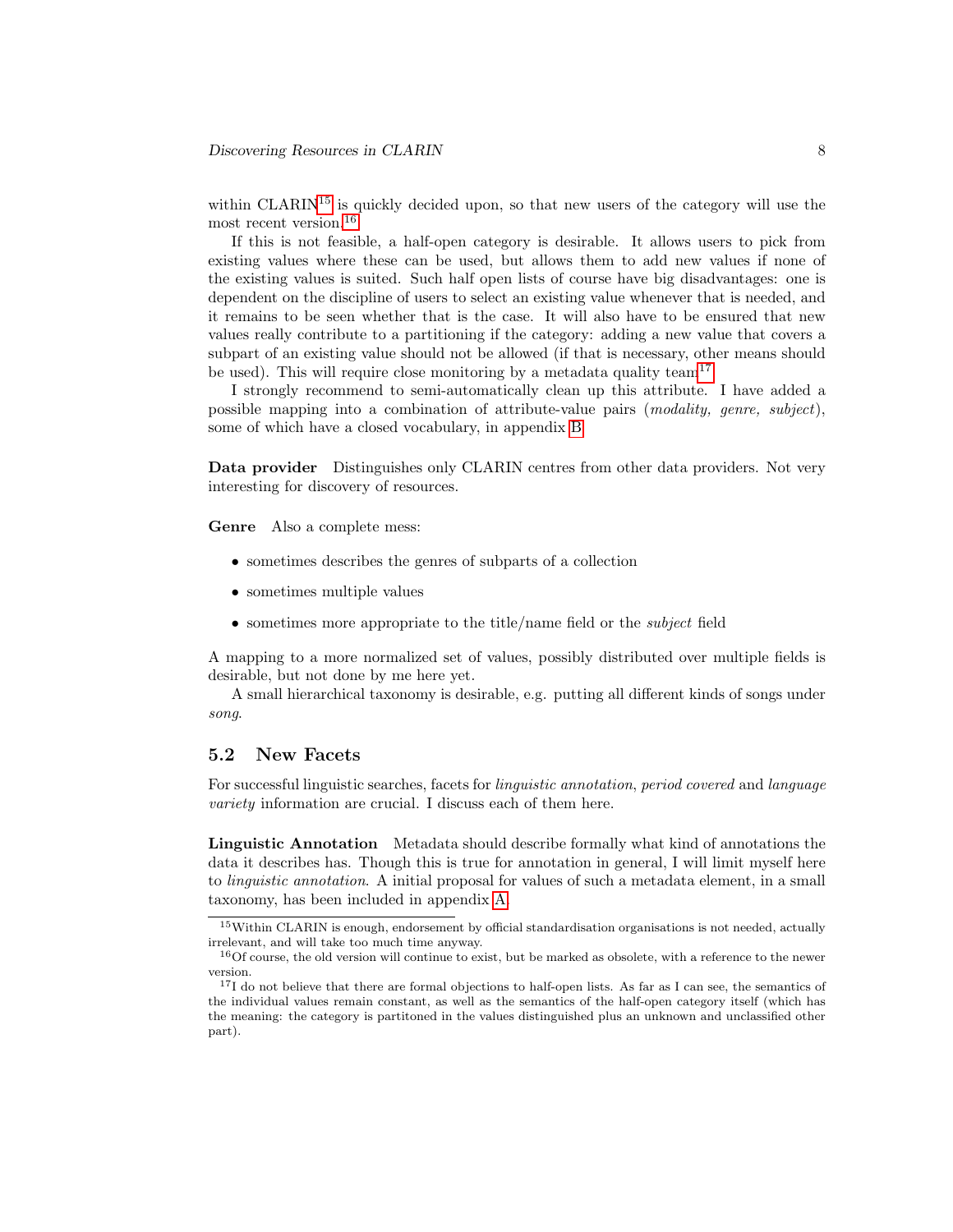Period The existing [TimeCoverage](http://catalog.clarin.eu/ds/ComponentRegistry?item=clarin.eu:cr1:c_1349361150714) component probably will do, provided that dates need not be precise to the day (by century, decade, year, or by month should also be allowed), and not both the begin date and the end date need be present. Maybe some extensions are needed, because sometimes we can characterize a period only negatively (e.g. *not before/after* some date).

LanguageVarietyInfo The existing [LanguageVarietyInfo](http://catalog.clarin.eu/ds/ComponentRegistry?item=clarin.eu:cr1:c_1355150532316) component might suffice, though the value 'standard language' should be added there for the *languageVarietyType* metadata element.

### <span id="page-8-0"></span>6 Test Cases

I describe a number of examples of search for resources. They have a strong linguistic bias, so it would be interesting to see how researchers from other disciplines experience the VLO.

#### 6.1 Searching by language

I have tested a search for the value Dutch. As described above, for Dutch not only Dutch but also  $nLNL$  occurs as a value, and one cannot select both. Apart from that, the results for Dutch appear reasonable. Most data sets of which I know that they are visible via the VLO and contain Dutch are in the result set.[18](#page-8-1) Some are there more by accident than by design: e.g. the FESLI records are not marked for language. 31 of them occur here for reasons that I do not understand at all.[19](#page-8-2) Some records are missing, e.g. the [PILNAR](http://catalog.clarin.eu/vlo/search?q=PILNAR) data have not been marked for language at all! And the same is true for the [Academia Collection](http://catalog.clarin.eu/vlo/search?q=PILNAR) provided by the Netherlands Institute for Sound  $&\&$  Vision. There are several data for which no records are available in the VLO at all (e.g. GrNe (Classical Greek-Dutch dictionary), Corpus of Modern Dutch).

An indication of the resources that have not been marked for language at all would be very useful.

#### 6.2 Searching by resource type and linguistic annotation

There is no facet for linguistic annotation. Searches for

- text corpora that are Pos-tagged
- text corpora that are enriched with discourse annotation
- text corpora in which each sentence is assigned a syntactic structure (treebanks)

<span id="page-8-1"></span><sup>18</sup>DuELME, Cornetto, Corpus Gysseling, FESLI, DiDDD, Dynasand, GTRP, LESLLA, Discan, NEHOL, UBU data (some however with code  $nl$ <sub>NL</sub>), VU-DNC, the resources accessible via the [Integrated Language](http://catalog.clarin.eu/vlo/search?q=GTB&fq=language:Dutch) [Database \(GTB\).](http://catalog.clarin.eu/vlo/search?q=GTB&fq=language:Dutch)

<span id="page-8-2"></span><sup>&</sup>lt;sup>19</sup>since apparently language values for the metadata element FirstLanguage (of a speaker) ends up in this facet. The metadata element SecondLanguage, however, does not (e.g. one will not find any FESLI records under Turkish via the language facet, even though several records contain this information. However, I do not find any FESLI records under Turkish, though I believe that some speakers have Turkish as their first language.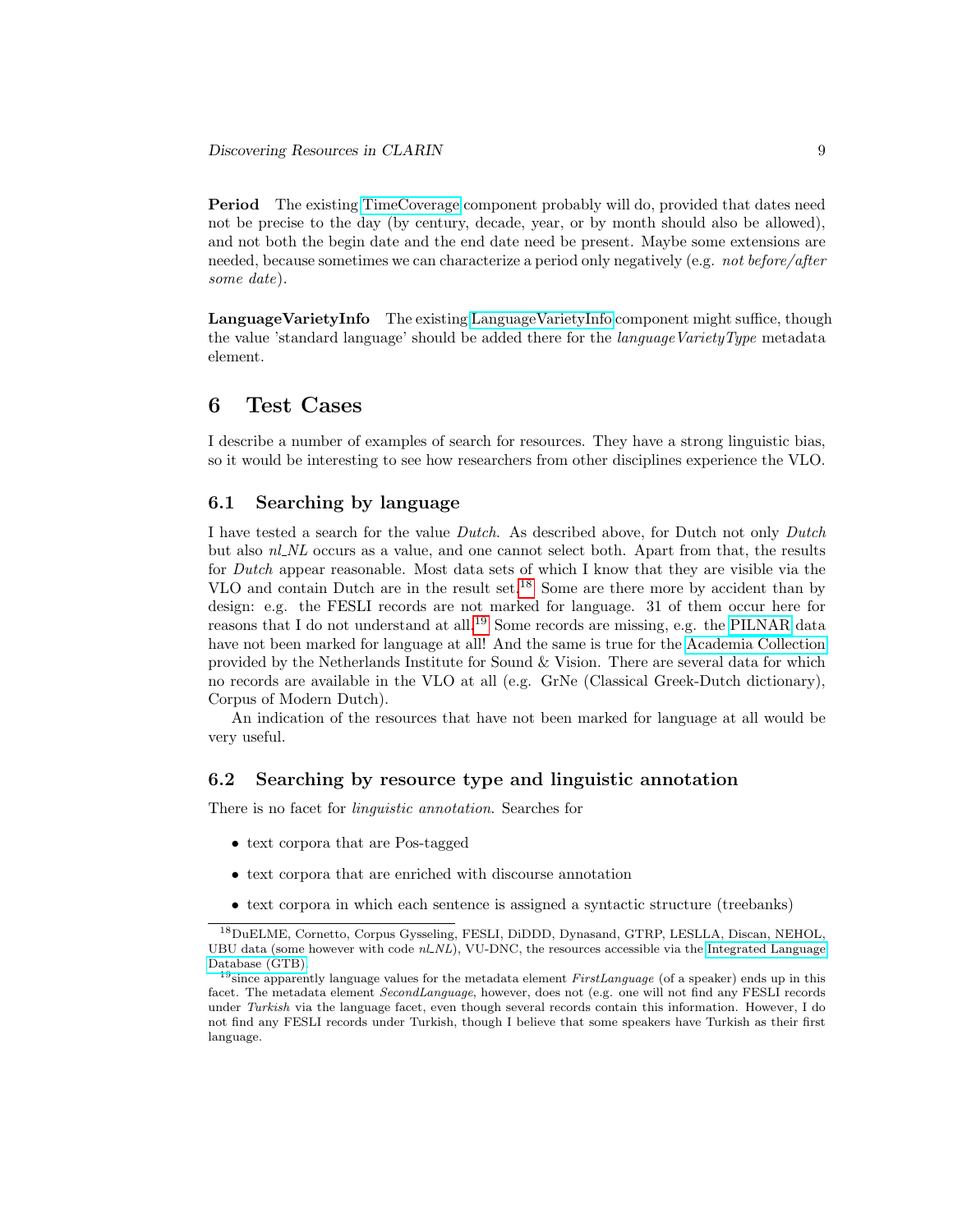- lexicons with phonetic transcriptions
- speech corpora with orthographic transcriptions

are therefore not easy. One is obliged to use string search.

- Text corpora that are Pos-tagged One has to use string search: [pos tag](http://catalog.clarin.eu/vlo/search?q=pos+tag) yields 15 results, [part of speech tag](http://catalog.clarin.eu/vlo/search?q=part+of+speech+tag) yields 9 (mostly different) results, [part of speech](http://catalog.clarin.eu/vlo/search?q=part+of+speech) yields 12999 results![20](#page-9-0) An OR-operator is not available for string search: One cannot use a query such as *pos tag OR part of speech* to get both results together.
- Text corpora that have discourse annotation Searching for [discourse annotation](http://catalog.clarin.eu/vlo/search?q=discourse+annotation) yields zero results. Searching for [discourse](http://catalog.clarin.eu/vlo/search?q=discourse) yields 86467 results, but these are mainly results where the word *discourse* (which, as any decent natural language word, is highly ambiguous) occurs in the metadata. It is not clear that there are any resources with discourse *annotation*. Unfortunately, the metadata for resources from a collection that are annotated for discourse properties [\(TLA:Discan\)](http://catalog.clarin.eu/vlo/search?fq=collection:TLA:+DiscAn) do not describe that the data have these annotations at all, so they are not among the ones found by the string "discourse"![21](#page-9-1)
- Text corpora in which each sentence is assigned a syntactic structure (treebanks) Searching for [syntactic structure](http://catalog.clarin.eu/vlo/search?q=syntactic+structure) yields 34 results, only 2 of which actually are text corpora with utterances annotated with syntactic structures. Searching for [treebank](http://catalog.clarin.eu/vlo/search?q=treebank) yields 135 results, most if which indeed appear to be treebanks. However since the search is just for metadata containing the word treebank, the search results also include other types of resources such as a [parser trained on the basis of a treebank](http://catalog.clarin.eu/vlo/record?q=treebank&docId=oai_58_dspace.library.uu.nl_58_1874_47_296799) and a [valency lexicon extracted from a treebank.](http://catalog.clarin.eu/vlo/record?q=treebank&docId=CLARIN+Centres/oai_ota_oucs_2546.xml) Of course one could use the facet resource type to select the desired resources, but here one has to select from *treebank*, *corpus*, Corpus, text or Text. A resource is usually called a treebank when the annotation with syntactic structures is the only or main type of annotation: a resource such as the Spoken Dutch Corpus (CGN), which contains all kinds of annotation including syntactic structures for each utterance in a subcorpus is usually not called a treebank. It is therefore not found when searching with the string *treebank*.
- Lexicons with phonetic transcriptions Searching for [phonetic transcription](http://catalog.clarin.eu/vlo/search?q=phonetic+transcription) yields 1571 results. None of the found resources is classified as a lexicon. Searching for [phonetic](http://catalog.clarin.eu/vlo/search?q=phonetic+transcriptions) [transcriptions](http://catalog.clarin.eu/vlo/search?q=phonetic+transcriptions) yields 43 results, and contains the complete CELEX lexical database and the phonology subset of CELEX but also all other subsets (on orthography, morphology, frequency and syntax) because their descriptions contain the string phonetic transcriptions! The complete CELEX lexical database and all its subsets are classified as resource type  $= Text$ , which is strictly spoken perhaps not false (depending on the interpretation of *resource type* and the value Text) but also not very informative, and shows that the interpretation of attributes and their possible values must be defined

<span id="page-9-0"></span><sup>20</sup>Most of these from the Dutch [CGN corpus,](http://catalog.clarin.eu/vlo/search?q=part+of+speech&fq=collection:TLA:+MPI+CGN) due to the fine granularity this corpus has been described with.

<span id="page-9-1"></span><sup>&</sup>lt;sup>21</sup>Minor detail: when selecting one found result, the web page states Record 1 of 1.215 in which a period is used to separate thousands in the results count. This seems odd for an otherwise English interface: one would expect a comma instead.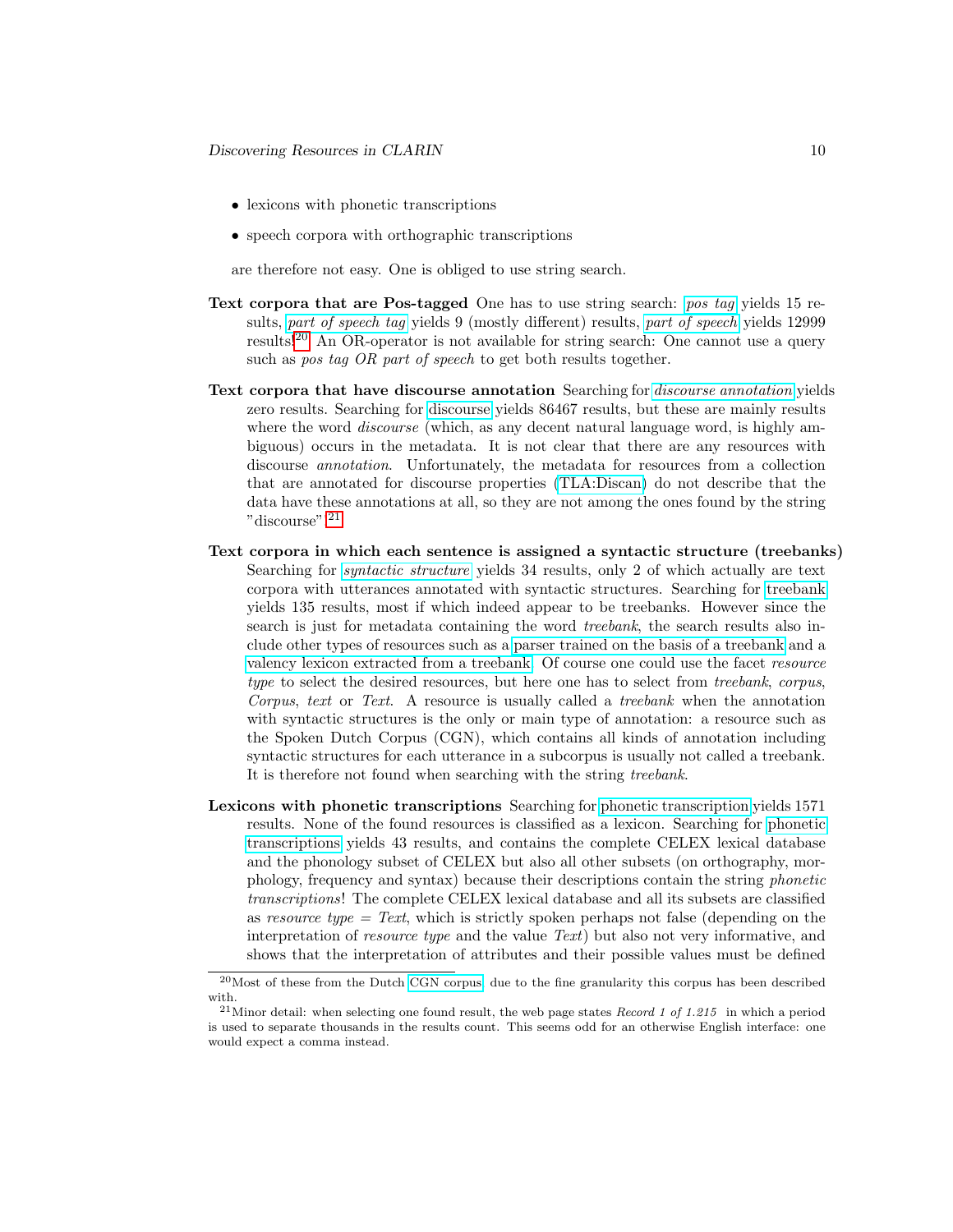clearly (which is only possible with a closed or half-open vocabulary). Searching for [phonetic lexicon](http://catalog.clarin.eu/vlo/search?q=phonetic+lexicon) yields 24 results, all of which are classified as resource type  $=$  Sound. Selecting resource type  $=$  Sound from the search with phonetic transcription yields 8 results, exactly one of which is a phonetic lexicon. Searching for [pronunciation lexicon](http://catalog.clarin.eu/vlo/search?q=pronunciation+lexicon) yields 148 results, some of which are a pronunciation lexicon, but most of which are acoustic databases containing a pronunciation lexicon.

speech corpora with orthographic transcriptions [Searching for the string](http://catalog.clarin.eu/vlo/search?q=transcriptions&fq=resourceClass:Spoken+Corpus) transcriptions and [resource type = Spoken Corpus](http://catalog.clarin.eu/vlo/search?q=transcriptions&fq=resourceClass:Spoken+Corpus) yields 12 results, but then one misses [the](http://catalog.clarin.eu/vlo/search?q=transcriptions&fq=resourceClass:Sound) 256 ones with [Resource Type = sound](http://catalog.clarin.eu/vlo/search?q=transcriptions&fq=resourceClass:Sound), the 20 ones with Resource Type =  $corpus^{22}$  $corpus^{22}$  $corpus^{22}$ , and the single one with  $Resource\ Type = Speech Corpus$ , and [the 15 ones with](http://catalog.clarin.eu/vlo/search?q=transcriptions&fq=resourceClass:Dataset)  $Resource$  $Type = Dataset$ , and surely more.

Searching first for the Language Facet before selecting a resource type reduces this problem significantly in most cases, but of course, that should not be necessary

Summarizing: for all searches illustrated here, it was impossible or very difficult to select exactly the resources that one is interested in.

#### 6.3 Searching by subject

- data relevant to language acquisition Searching for [language acquisition](http://catalog.clarin.eu/vlo/search?q=language+acquisition) yields 7257 resources and appear to include all relevant resources. The collections I know are all present in the result set. The results also include texts about language acquisition, and it is not so easy to separate these from real language acquisition data.
- data relevant to specific language impairment Searching for [specific language impair](http://catalog.clarin.eu/vlo/search?q=specific+language+impairment)[ment](http://catalog.clarin.eu/vlo/search?q=specific+language+impairment) yields 186 results, all of which appear relevant. As with language acquisition, the results also include texts about specific language impairment.
- data relevant to syntax Searching for [syntax](http://catalog.clarin.eu/vlo/search?q=syntax) yields 5491 results, as can be expected from such a single term that is often used. Restricting the selection to [language = Dutch](http://catalog.clarin.eu/vlo/search?q=syntax&fq=language:Dutch) reduces the results to 1342. Of course, all CELEX subsets are included here. However, an important resource such as the [Alpino Treebank](http://catalog.clarin.eu/vlo/record?q=Alpino&docId=http_58__47__47_hdl.handle.net_47_11372_47_LRT-220_64_format_61_cmdi) is not included, because it happens not to contain the word *syntax* (but the phrase *syntactically analyzed Dutch sentences*).

I conclude that string search for subjects can yield sensible results if the terminology used for a specific subject is pretty uniform and consists of multiple words. With short terms, the results are less usable, and additional query strings for related words (e.g. syntactic, syntactically for syntax) are needed but cannot be added because no OR operator is allowed.

### <span id="page-10-0"></span>7 Summary of Problems

Finding data by means of the Virtual Language Observatory, especially data of which it is unknown whether they exist, is currently very difficult and in practice in most cases impossible. I summarize the reasons for this:

<span id="page-10-1"></span><sup>22</sup>of which, unfortunately, some are transcriptions of images.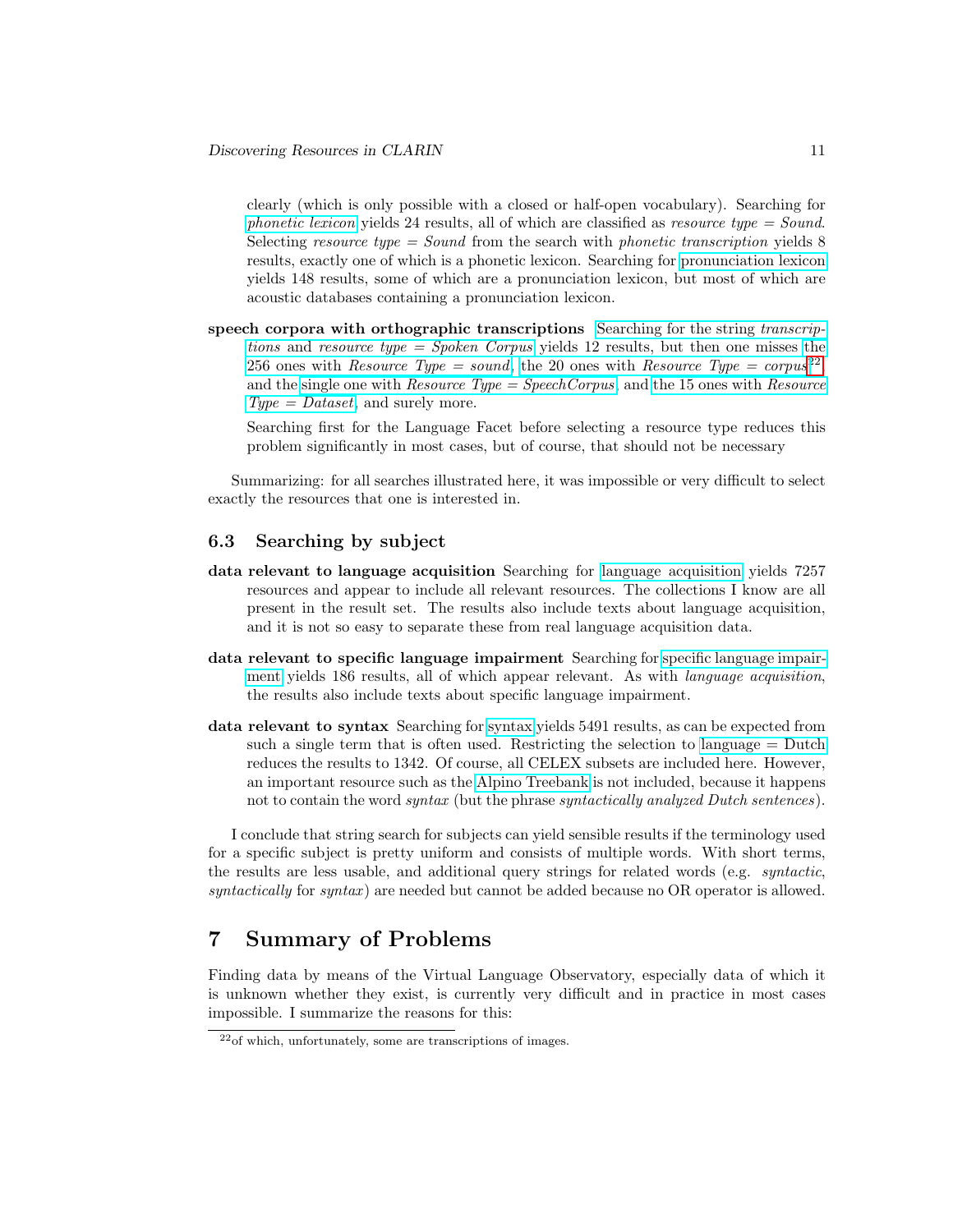- 1. Several crucial metadata elements are not obligatory.
- 2. Several important metadata elements that are used in the facets do not have values from a closed vocabulary.
- 3. The metadata are made too much in isolation so that there are often unnecessary differences.
- 4. Often crucial information is lacking, especially properties that 'obvious' to the researcher/data provider are often not described at all in the metadata (e.g. language, annotation, time period)
- 5. The number of attributes covered by the VLO faceted search is small, some important ones are lacking (e.g. annotation).
- 6. One is never sure when a search result has been obtained, whether it really covers all relevant data. This is caused by the optionality of most metadata elements. The VLO does not yield a list of records that are NOT marked at all for a facet searched for, but it should do so, at least as one of the options.<sup>[23](#page-11-1)</sup>
- 7. The granularity of the metadata records varies wildly. In many cases it is too small for many searches. In combination with the limited number of facets, the small granularity is totally useless, since one cannot search for the finer distinctions. Collections have been introduced but so far never occur as a result of a search action (only the individual metadata records of the collection do).
- 8. There are hardly any metadata for software, so finding software via the VLO is almost impossible.
- In the next section I will make some recommendations to address these problems.

### <span id="page-11-0"></span>8 Recommendations

Based on the inspection of the VLO, the metadata it operates on, and the search experiments, many problems were found. Here I make the the following recommendations to address these problems:

- Versioning of DCs make special provisions for quickly and easily creating a new version of a Data Category in the supported data category and concept registries (ISOCAT, CLAVAS).
- Versioning of Metadata Profiles and Components make special provisions for quickly and easily creating a new version of a metadata profile or component, and for marking existing ones as superseded by new versions
- Versioning of Metadata make special provisions for quickly and easily creating a new version of a metadata record, and for marking existing ones as superseded by new versions

<span id="page-11-1"></span><sup>23</sup>This will also be very useful for the Metadata Quality Team.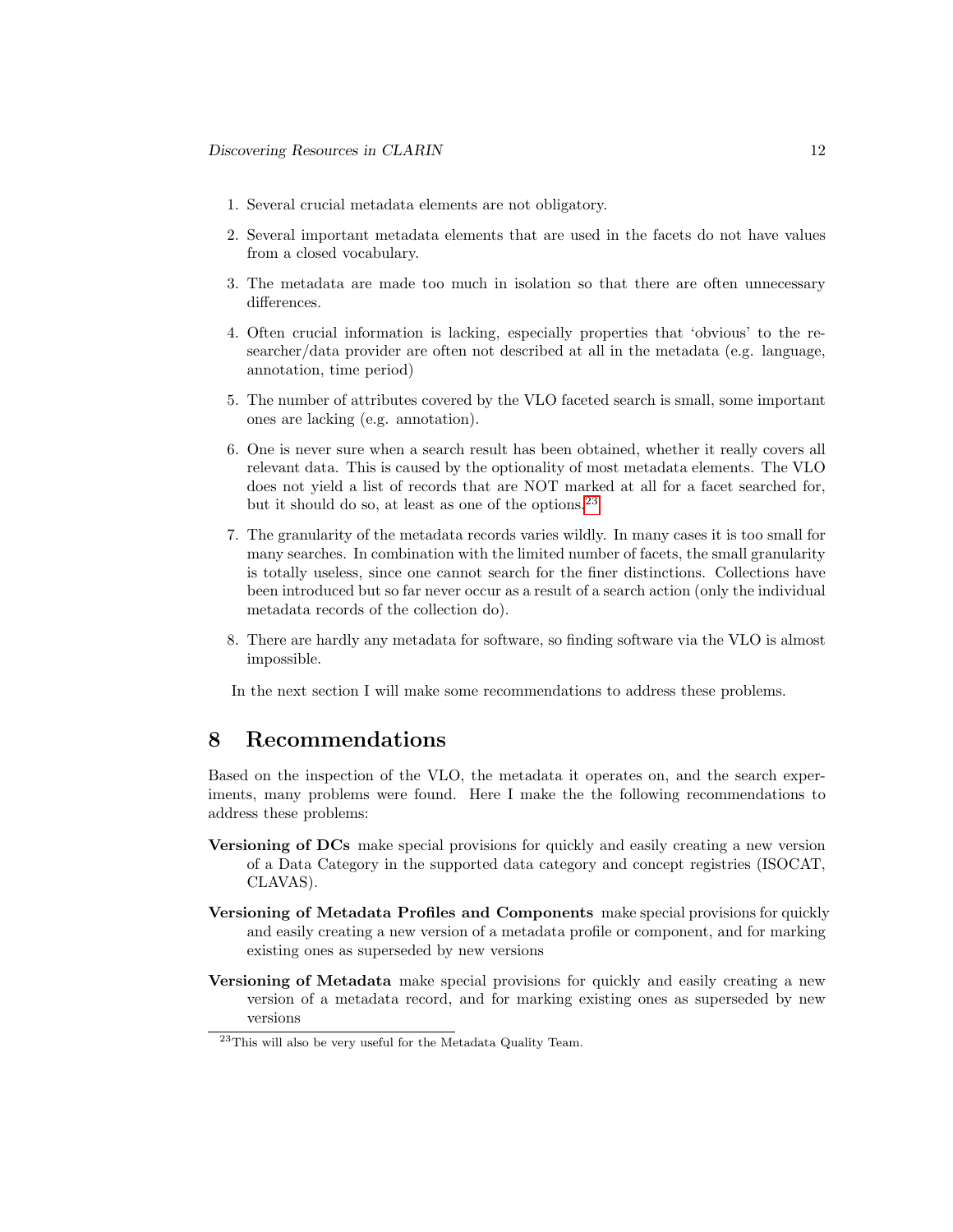- Granularity Organize resources in a hierarchy (with explicit relations between resource descriptions in the same hierarchy), and make a resource description (metadata) for each distinguished resource.
- Granularity  $\&$  Presentation Present resources initially, or as the default option, at a less granular level, i.e. present initially only the metadata that describe large resources (e.g. the highest one in the hierarchy), and go to a smaller granular level only after initial selections have been made.

#### Enable selection of multiple metadata in the VLO.

- New facets Facets must be added for linguistic annotation, period, perhaps more
- "My Virtual Collections" Add the possibility to select resources and put them in a user-specific repository ("My Virtual Collections")
- Obligatory Metadata Elements make certain metadata elements obligatory, in particular title, name, version, language, annotation, resource type, modality, time period, genre, subject. Of these, language, annotation, resource type, modality, genre must have closed (or half-open) vocabularies, and time period must be a highly constrained value. They may allow multiple values, provided they are formally marked as such.
- Formally mark multiple values and NEVER allow multiple values in a single field in any metadata
- Dynamic facets Carry out an experiment with dynamic facets: i.e. more facets appear when a subset has been selected with more shared attributes. Initially, this can be done per collection. For example, if you select the FESLI collection, facets become available for ParticipantCode, ParticipantGender, LanguageImpairmentStatus, FirstLanguage, SecondLanguage, Bilingual, Age, and Task, since all or most metadata records in this collection have these attributes, and these attributes are relevant for searching in this collection. Then use can be made of the fine granularity.
- Hierarchy in values Consider making small taxonomies in values, e.g. in Genre many different kinds of songs occur: hiding them under the hierarchically higher value song and making them visible only when the researcher is interested in the subclasses will make every user happy. Currently almost every user is bothered by the long list of values, most of which are irrelevant to this user.
- Clean up and Normalize We want to improve the metadata information. We cannot change the metadata records provided by researchers or data providers ourselves. We do not want to make ourselves dependent on improvements made by these researchers and data providers (because they might never do it). So, what we do is add information the metadata records: for each metadata record, add a record with the attributes used for faceted search. Copy the values from the actual metadata records to the attributes of these records. Do this in a smart way: map currently occurring values to cleaned values, possibly in multiple attributes, and map multiple values in a single field to single values in multiple fields. Set up a Metadata Quality Team for regularly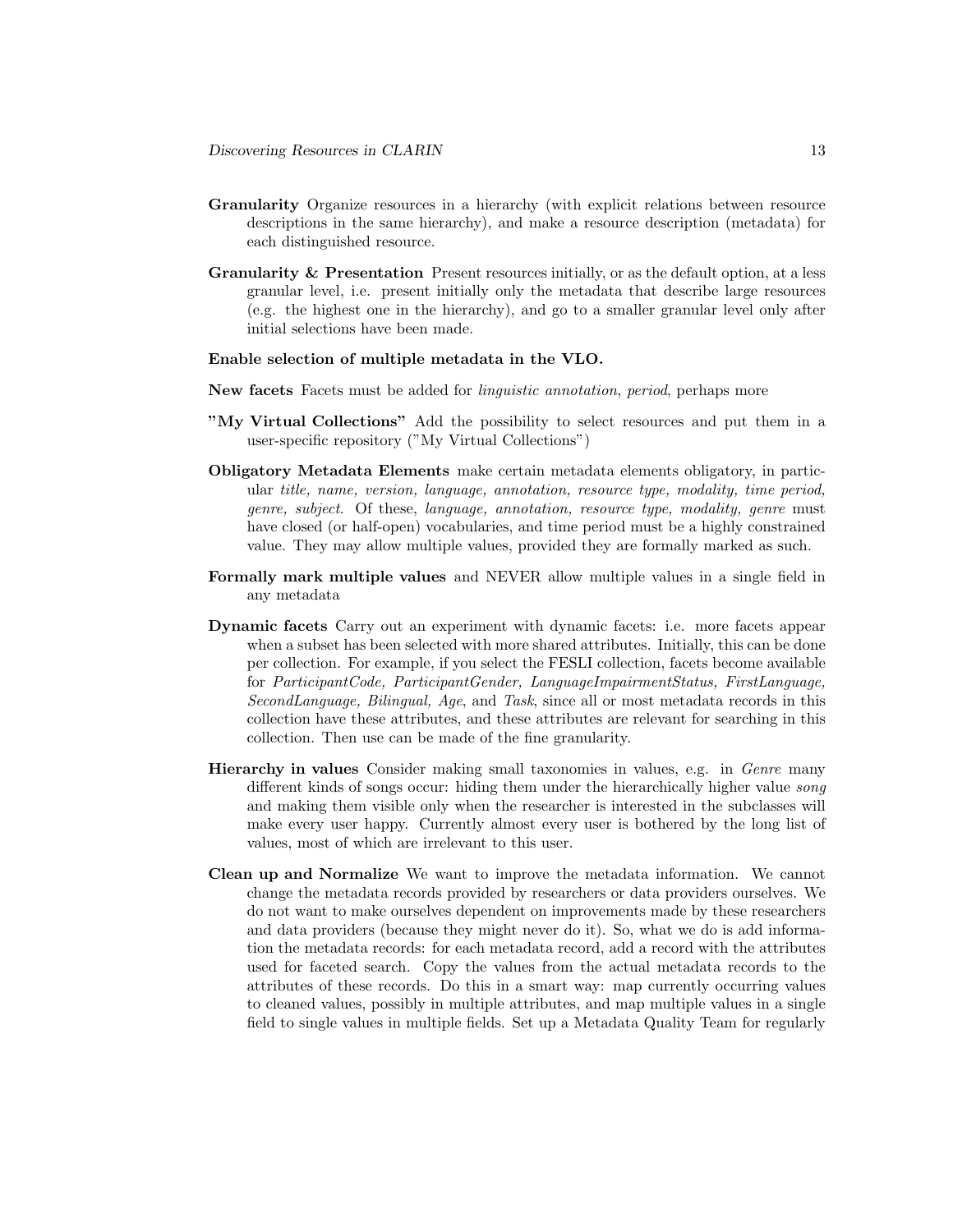monitoring newly added metadata records for these aspects, and if needed, for man-ually adapting these records.<sup>[24](#page-13-1)</sup> Use these cleaned facet records for the actual search. Suggest metadata providers to make updated versions of their metadata based on the improvements made by this team. This has several advantages:

- The Metadata Quality Team/software does not modify metadata records provided by others but just adds new information to them
- This additional information can be used for the VLO without being dependent on the metadata record providers: they might not be willing to change, not being able to do it (now), etc.
- A concrete improvement proposal is made to the metadata providers. If the metadata provider agrees to the changes but for some reason cannot make them (e.g. because of lack of technical skills, lack of human resources, etc.), the Metadata Quality Team can make the changes for the metadata provider, if he/she agrees.
- Searching with the VLO will become better and easier

The Metadata Quality Team must ensure semi-automatic and automatic cleanups for (initially) the facet fields where a closed vocabulary is desired:

- apply exceptional string replacements for known problematic cases
- split up a field by separators  $($ ; $/$ : etc)
- map known values to standardized values (can be detected automatically)
- regularly adapt for new incoming metadata

See appendix [B](#page-17-0) for a concrete example. In these examples, it is assumed that the information provided is correct but notated in a sloppy manner. If the actual information is incorrect, or completely lacking, more effort will needed to upgrade the metadata.

### <span id="page-13-0"></span>9 Conclusions

Discovery of research resources (data and software) relevant to a researcher is an important functionality that CLARIN aims to offer. Unfortunately, finding resources by searching in their metadata through the VLO is not as easy as it should be. I have illustrated this in this paper, by discussing the nature of the metadata and the limited capabilities of the VLO, and by carrying out a variety of test queries focusing on searching data that are interesting for a linguist. I have analyzed and summarized the problems, and have made many recommendations to improve the situation.

### Acknowledgments

This work was financed by CLARIN-NL.

<span id="page-13-1"></span><sup>24</sup>I.e. writing functions that correct wrong input so that the corrections are re-installed each time a new harvest has been carried out with the same messy data.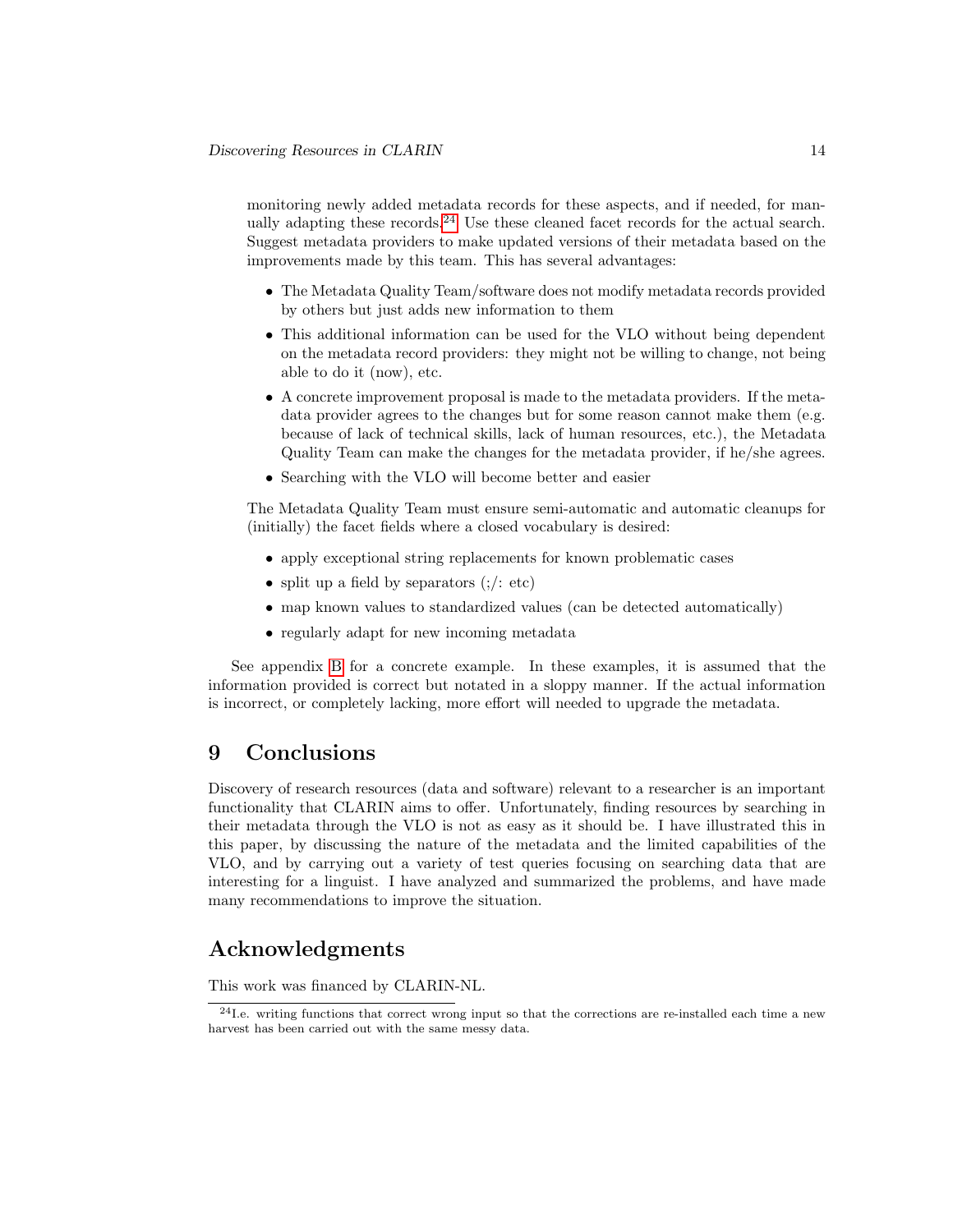### References

- <span id="page-14-0"></span>[Broeder et al., 2010] D. Broeder, M. Kemps-Snijders, D. Van Uytvanck, M. Windhouwer, P. Withers, P. Wittenburg, and C. Zinn. A data category registry- and component-based metadata framework. In N. Calzolari, B. Maegaard, J. Mariani, J. Odijk, K. Choukri, S. Piperidis, M. Rosner, and D. Tapias, editors, Proceedings of the Seventh International Conference on Language Resources and Evaluation (LREC 2010), pages 43–47, Valetta, Malta, 2010. European Language Resources Association (ELRA).
- <span id="page-14-3"></span>[Odijk, 1993] Jan Odijk. Natural language, communication, and man-machine interfaces. November 1993.
- <span id="page-14-1"></span>[Van Uytvanck, 2014] Dieter Van Uytvanck. How can I find resources using CLARIN? Presentation held at the Using CLARIN for Digital Research tutorial workshop at the 2014 Digital Humanities Conference, Lausanne, Switzerland. [https://www.clarin.eu/sites/](https://www.clarin.eu/sites/default/files/CLARIN-dvu-dh2014_VLO.pdf) [default/files/CLARIN-dvu-dh2014\\_VLO.pdf](https://www.clarin.eu/sites/default/files/CLARIN-dvu-dh2014_VLO.pdf), July 2014.
- <span id="page-14-2"></span>[Durčo and Windhouwer, 2014] Matej Durčo and Menzo Windhouwer. The CMD cloud. In Nicoletta Calzolari, Khalid Choukri, Thierry Declerck, Hrafn Loftsson, Bente Maegaard, Joseph Mariani, Asuncion Moreno, Jan Odijk, and Stelios Piperidis, editors, Proceedings of the Ninth International Conference on Language Resources and Evaluation (LREC'14), pages 687–690, Reykjavik, Iceland, May 2014. European Language Resources Association (ELRA).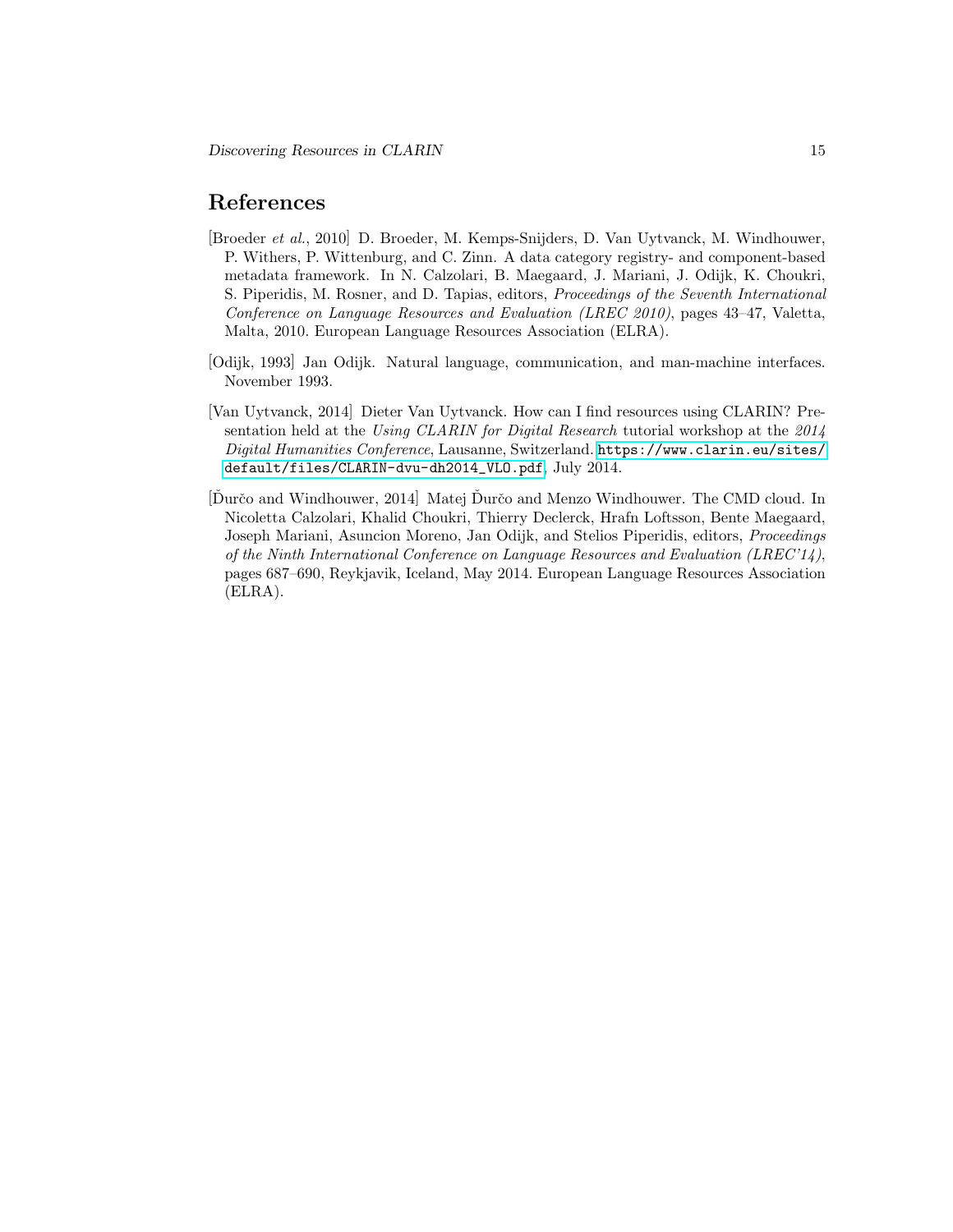# <span id="page-15-0"></span>A Linguistic Annotation

Initial version of a list of possible values for linguistic annotation. Maybe a slightly deeper taxonomy is desirable, e.g. putting synonymy, hyponomy / hyperonomy etc under lexicosemantic relations.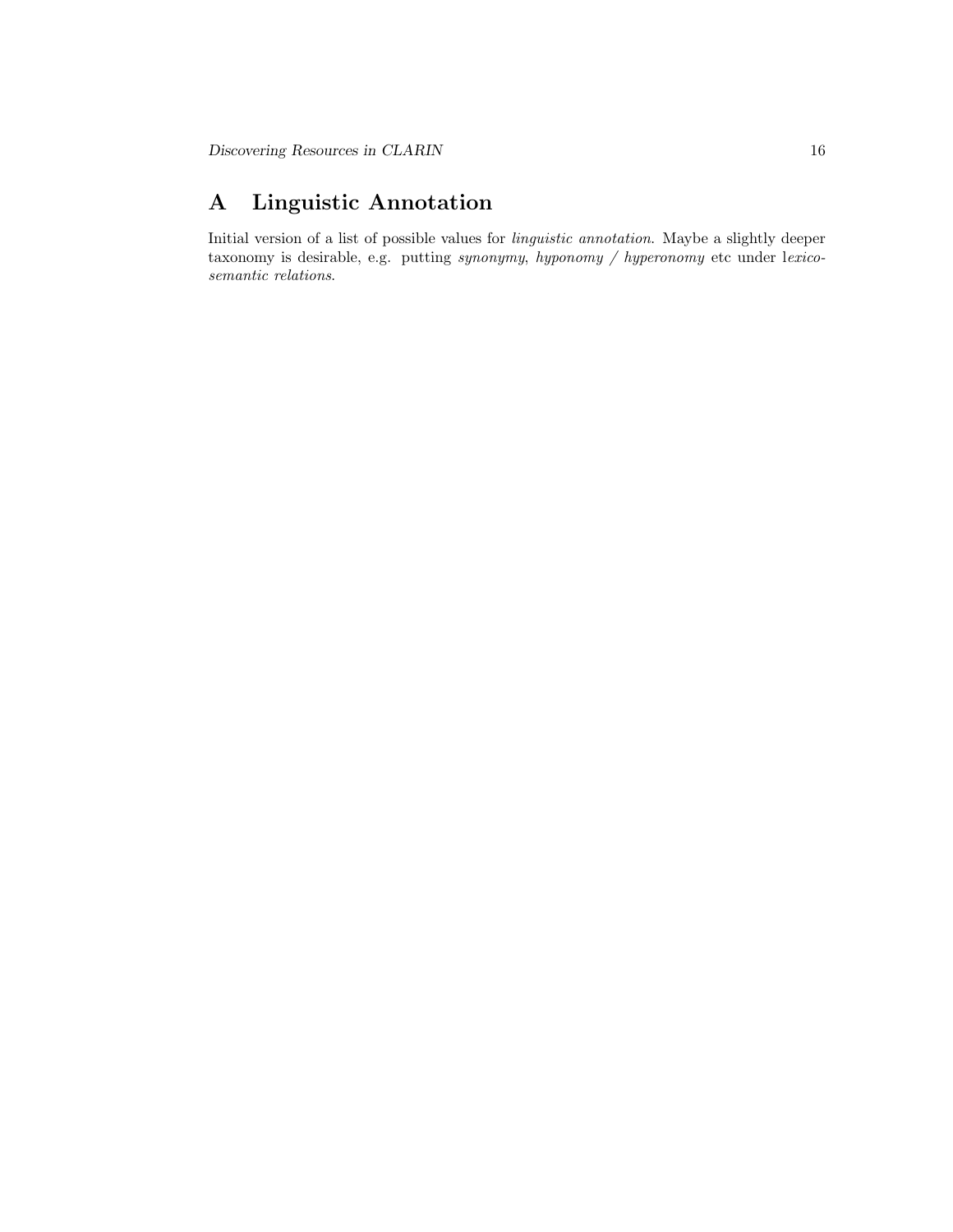| Linguistic Level       | Type of Annotation                    |
|------------------------|---------------------------------------|
| orthography            | orthographic transcription            |
| orthography            | normalized orthographic transcription |
| orthography            | hyphenation                           |
| orthography            | contextual conditions                 |
| orthography            | frequency                             |
| orthography            | transliteration                       |
| orthography            | word separators                       |
| orthography            | sentence separators                   |
| orthography            | paragraph separators                  |
| phonology/phonetics    | phonetic transcription                |
| phonology/phonetics    | tone marking                          |
| phonology/phonetics    | stress marking                        |
| phonology/phonetics    | prosodic marking                      |
| phonology/phonetics    | alternative phonetic transcriptions   |
| morphology             | compound boundaries                   |
| morphology             | derivational affix boundaries         |
| morphology             | Pos-tags                              |
| morphology             | inflection class                      |
| morphology             | lemma                                 |
| morphology             | stem                                  |
| morphosyntax           | inflection                            |
| syntax                 | Disambiguated Pos-tag                 |
| $\sqrt{\text{syntax}}$ | Syntactic structures                  |
| syntax                 | grammatical relations                 |
| $\sqrt{\text{syntax}}$ | dependencies                          |
| syntax                 | phrases                               |
| syntax                 | multi-word expressions                |
| syntax                 | chunks                                |
| Semantics              | sense                                 |
| Semantics              | synonyms                              |
| Semantics              | hyponyms/hyperonyms                   |
| Semantics              | meronyms                              |
| Semantics              | other lexico-semantic relations       |
| Semantics              | sense numbers                         |
| Semantics              | co-reference                          |
| Semantics              | entailment                            |
| Semantics              | Topic/Comment/Focus marking           |
| Translation            | translation                           |
| Discourse              | co-reference                          |
| Discourse              | overlapping reference                 |
| Discourse              | discourse relations                   |
| Discourse              | textual units                         |